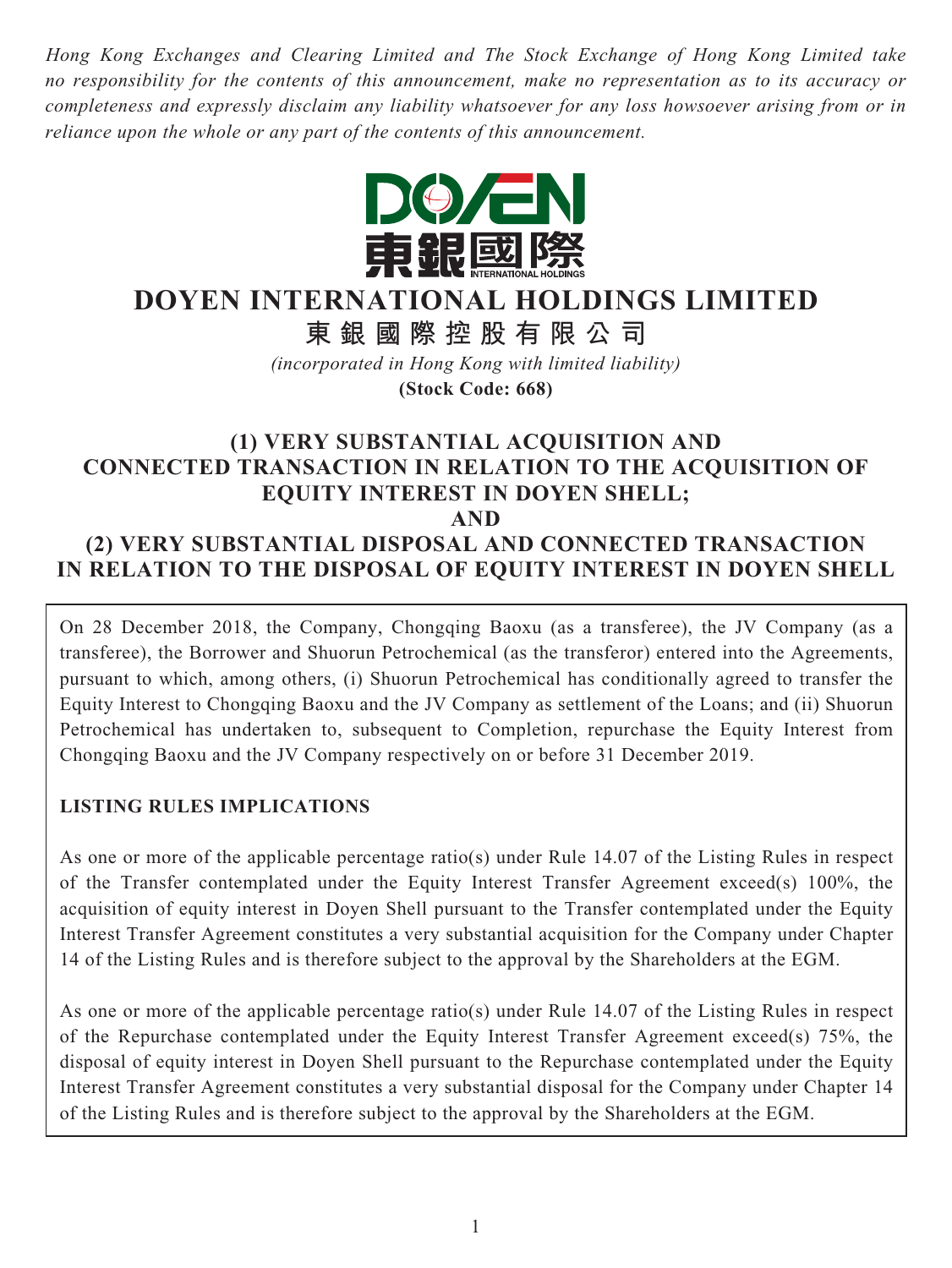As at the date of this announcement, (i) approximately 77.78% and 22.22% of the equity interest of the Borrower is owned by Mr. Lo and his spouse, Ms. Chiu, respectively; and (ii) Shuorun Petrochemical is an indirect non-wholly-owned subsidiary of the Borrower. Given that Mr. Lo is an executive Director, Chairman and the Controlling Shareholder, each of the Borrower and Shuorun Petrochemical is a connected person of the Company under Chapter 14A of the Listing Rules. Accordingly, the transactions contemplated under the Equity Interest Transfer Agreement constitute connected transactions for the Company, and are subject to the announcement, reporting and Independent Shareholders' approval requirements under Chapter 14A of the Listing Rules.

# **ESTABLISHMENT OF THE INDEPENDENT BOARD COMMITTEE**

The Company has established the Independent Board Committee to advise the Independent Shareholders in connection with the Equity Interest Transfer Agreement and the transactions contemplated thereunder. An independent financial adviser will be appointed by the Company to advise the Independent Board Committee and the Independent Shareholders in connection with the Equity Interest Transfer Agreement and the transactions contemplated thereunder.

# **GENERAL**

A circular containing, among other matters, (i) further details of the Agreements and the transactions contemplated thereunder; (ii) a letter from the Independent Board Committee; (iii) a letter of advice from the independent financial adviser to the Independent Board Committee and the Independent Shareholders in relation to the Equity Interest Transfer Agreement and the transactions contemplated thereunder; (iv) financial information of Doyen Shell; and (v) a notice of the EGM, is expected to be despatched to the Shareholders on or before 28 February 2019 in order to allow sufficient time for the Company to prepare for the information to be included in the circular.

**As Completion is conditional upon the fulfillment of the conditions precedent set out in the Equity Interest Transfer Agreement, and is conditional upon, among other things, the Company being satisfied with the results of the due diligence review and the obtaining of the Shareholders' approval for the Equity Interest Transfer Agreement and the transactions completed thereunder, the transactions contemplated under the Equity Interest Transfer Agreement may or may not proceed. Shareholders and potential investors should exercise caution when dealing in the Shares or other securities of the Company.**

Reference is made to the announcements of Company dated 18 January 2018, 11 April 2018 (the "**April Announcement**"), 3 July 2018 (the "**July Announcement**") and 31 October 2018 in relation to the status of the Loans granted by the Group to the Borrower.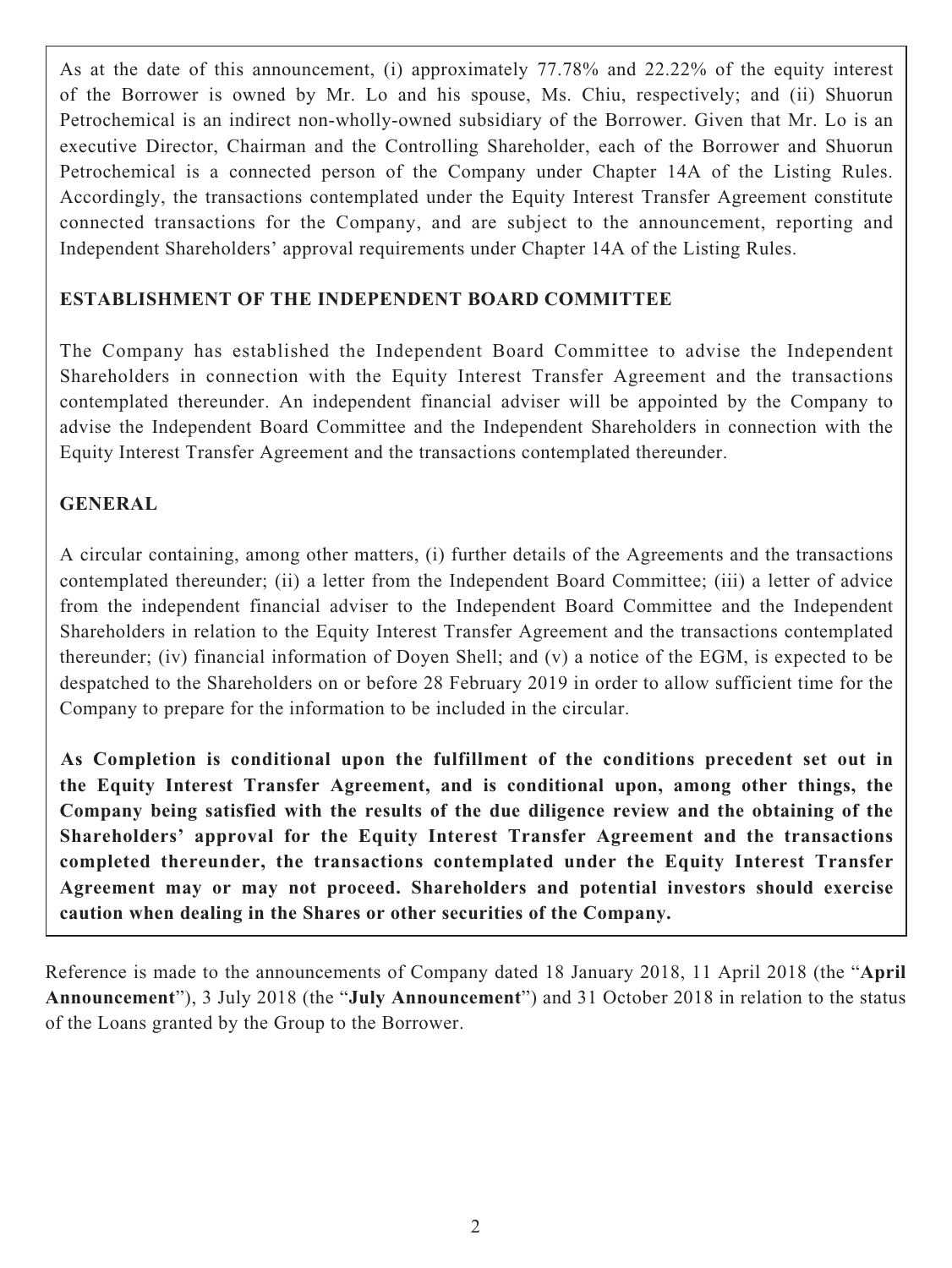On 28 December 2018, the Company, Chongqing Baoxu (as a transferee), the JV Company (as a transferee), the Borrower and Shuorun Petrochemical (as the transferor) entered into the Agreements, pursuant to which, among others, (i) Shuorun Petrochemical has conditionally agreed to transfer the Equity Interest to Chongqing Baoxu and the JV Company as settlement of the Loans; and (ii) Shuorun Petrochemical has undertaken to, subsequent to Completion, repurchase the Equity Interest from Chongqing Baoxu and the JV Company respectively on or before 31 December 2019. Set out below are the principal terms of Agreements.

## **THE EQUITY INTEREST TRANSFER AGREEMENT**

#### **Date:**

28 December 2018

# **Parties**

- (1) The Company;
- (2) Chongqing Baoxu, as a transferee;
- (3) the JV Company, as a transferee;
- (4) the Borrower; and
- (5) Shuorun Petrochemical, as the transferor.

As at the date of this announcement:

- (i) Mr. Lo, an executive Director, the chairman of the Board and the Controlling Shareholder, was interested in approximately 77.78% of the equity interest of the Borrower;
- (ii) Ms. Chiu, the spouse of Mr. Lo, was interested in approximately 22.22% of the equity interest of the Borrower; and
- (iii) Shuorun Petrochemical was indirectly non-wholly-owned by the Borrower.

#### **Subject matter**

Shuorun Petrochemical has conditionally agreed to transfer the Equity Interest to Chongqing Baoxu and the JV Company as settlement of the Outstanding Loan Amount. The value of the Equity Interest to be transferred shall be equivalent to the Outstanding Loan Amount as at the Reference Date, being approximately RMB477,595,000, of which approximately 74% and 26% shall be transferred to Chongqing Baoxu and the JV Company, respectively. The actual percentage of the registered capital in Doyen Shell which the Equity Interest would represent shall be determined based on the valuation of Doyen Shell by an independent professional valuer appointed by the Company.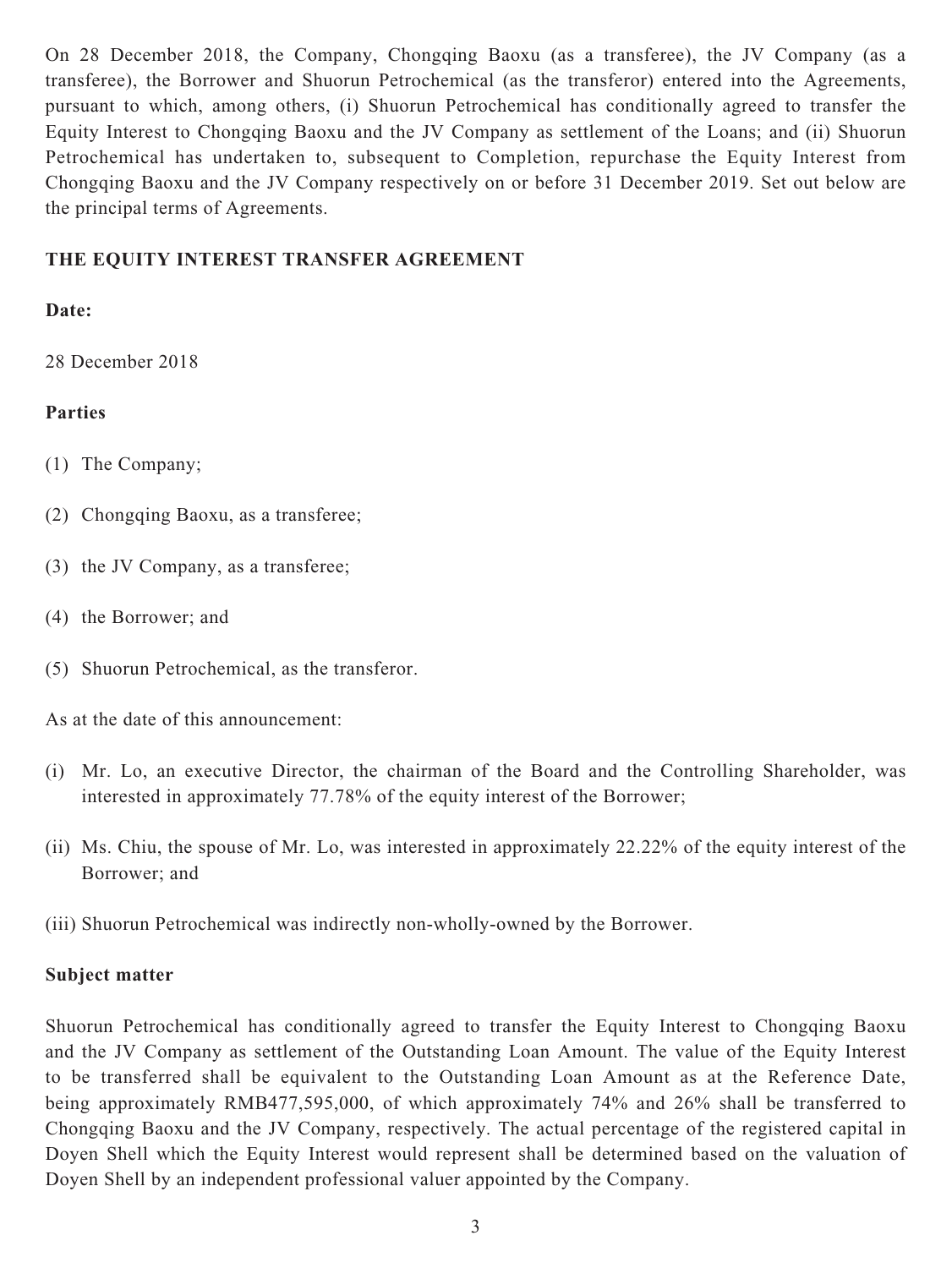#### **Conditions precedent**

Completion is conditional upon the following conditions having been fulfilled:

- (i) the passing of resolution(s) at the EGM in accordance with the requirements of the Listing Rules and all other applicable laws and regulations to approve, among other matters, the Equity Interest Transfer Agreement and the transactions contemplated thereunder (including the Transfer and the Repurchase);
- (ii) the Company having obtained all necessary consents and approvals for the Transfer and the Repurchase from all government and/or regulatory authorities in Hong Kong (if applicable);
- (iii) all parties having confirmed the Outstanding Loan Amount as at the Reference Date;
- (iv) the Company having obtained the valuation report of Doyen Shell from an independent professional valuer appointed by the Company, of which the valuation of Doyen Shell shall not be less than RMB1,200,000,000;
- (v) the Borrower and Shuorun Petrochemical having obtained (a) the written consent of the existing equity holders of Doyen Shell in relation to the Equity Interest Transfer Agreement and the transactions contemplated thereunder (including the Transfer and the Repurchase); and (b) the unanimous agreement between Chongqing Baoxu, the JV Company and the existing equity holders of Doyen Shell in relation to the amendments of the existing joint venture agreement and articles of association of Doyen Shell.

The above conditions precedents are not capable of being waived by any party to the Equity Interest Transfer Agreement. In the event that conditions (i) and (ii) above have not been fulfilled on or before 31 March 2019; or conditions (iii), (iv) and (v) above have not been fulfilled on or before 31 January 2019, the Equity Interest Transfer Agreement shall lapse and be of no further effect, none of the parties to the Equity Interest Transfer Agreement shall have any claim against each other by any means based on the Equity Interest Transfer Agreement, save for any antecedent breaches of the Equity Interest Transfer Agreement.

As at the date of this announcement, the Company has appointed an independent professional valuer in relation to the valuation of Doyen Shell. Details of the valuation will be included in the circular to be despatched to the Shareholders. The Directors confirm that as at the date of this announcement, condition (iii) has been fulfilled.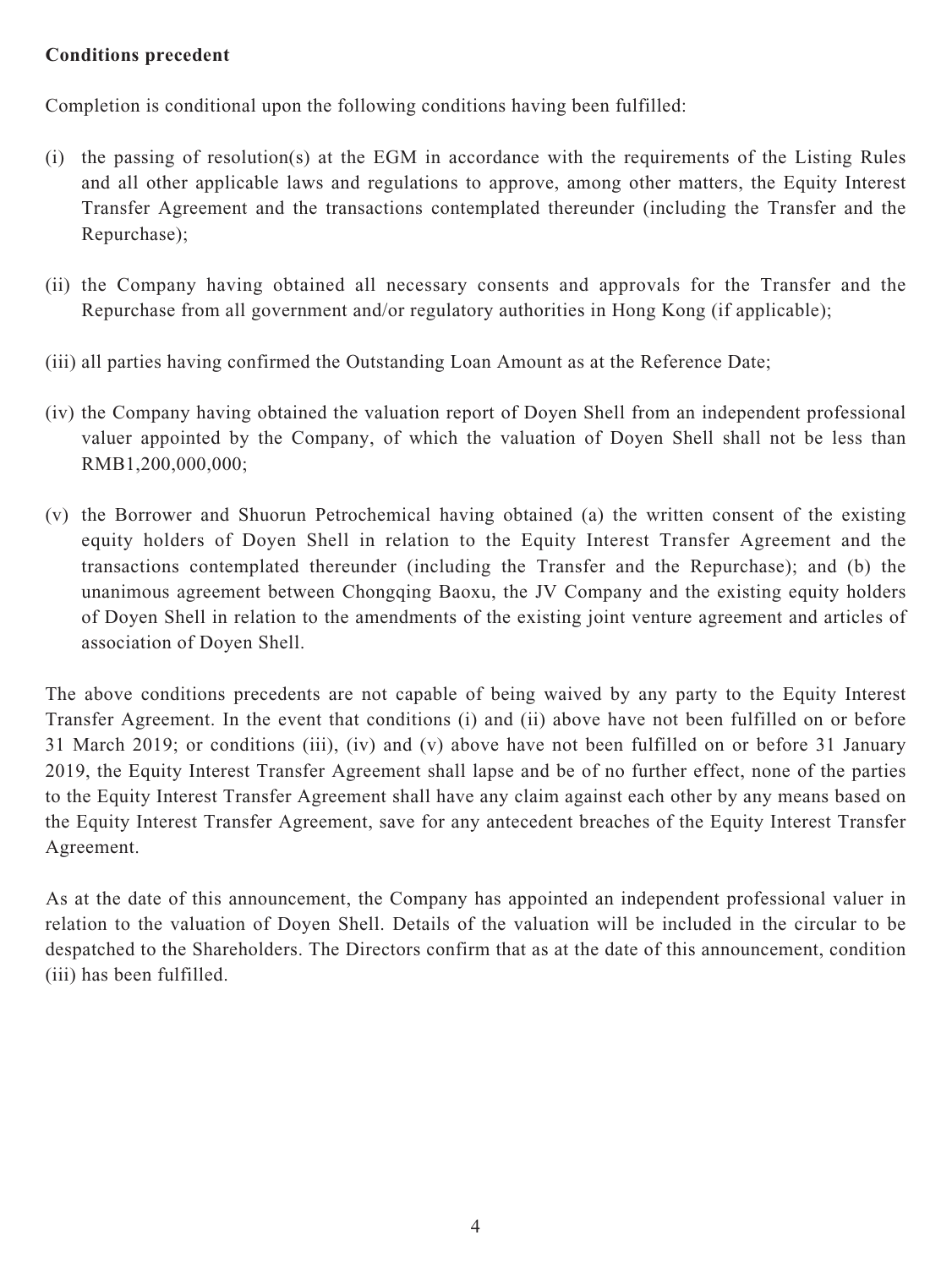# **Completion**

Completion shall take place on or before 30 June 2019 (the "**Completion Deadline**") after all the conditions precedent to the Equity Interest Transfer Agreement have been fulfilled. The Completion Deadline may be extended by 90 days (the "**Extended Completion Deadline**") if the Group receives 30% of the Outstanding Loan Amount at any time prior to Completion Deadline (the "**First Extension**"). Subsequent to the First Extension, the Extended Completion Deadline may be further extended by 90 days if the Group receives a further 30% of the Outstanding Loan Amount at any time prior to the Extended Completion Deadline (the "**Second Extension**").

#### **The Repurchase**

Shuorun Petrochemical is under an obligation to, subject to Completion, repurchase the Equity Interest on or before 31 December 2019 at the Repurchase Price (the "**Repurchase**"). The Repurchase Price shall be equivalent to the sum of (i) the Transfer Price; (ii) an amount representing a notional interest calculated at an interest rate of 15.5% per annum for the period from the Reference Date to the date of Completion; (iii) an amount representing a notional interest calculated at an interest rate per annum of 10.5% for the period from the next day following the date of Completion to the date of payment of the Repurchase Price; and (iv) the relevant cost incurred by the Group in relation to the Repurchase, less the aggregate amount of dividend declared and distributed by Doyen Shell to Chongqing Baoxu and the JV Company.

As a security for the fulfillment by Shuorun Petrochemical of its obligation under the Repurchase, Shuorun Petrochemical has granted a charge over its entire remaining equity interest in Doyen Shell subsequent to the Transfer in favour of Chongqing Baoxu and the JV Company in proportion to their respective shareholding in Doyen Shell.

# **Termination**

The Equity Interest Transfer Agreement shall be automatically terminated at any time prior to Completion if the Group receives payment of the Outstanding Loan Amount in full.

# **MINORITY EQUITY HOLDER PROTECTION AGREEMENT**

#### **Date:**

28 December 2018

# **Parties**

- (1) Chongqing Baoxu;
- (2) the JV Company; and
- (3) Shuorun Petrochemical.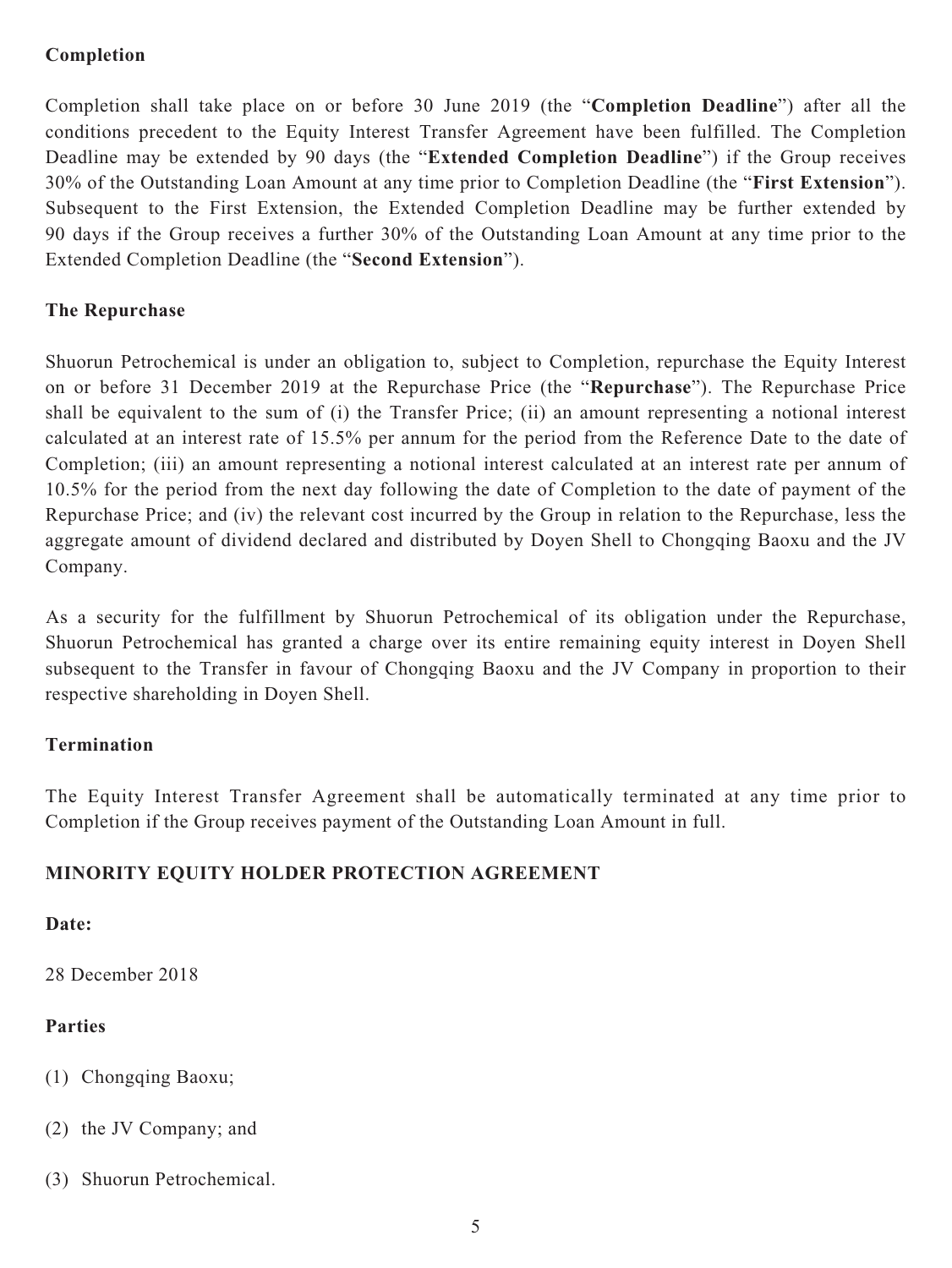# **Undertaking**

Chongqing Baoxu, the JV Company and Shuorun Petrochemical undertook that, during the period when Chongqing Baoxu, the JV Company and Shuorun Petrochemical are concurrently registered as the equity holders of Doyen Shell, Shuorun Petrochemical (including the directors, supervisors and senior management of Doyen Shell who are nominated by Shuorun Petrochemical) shall consult Chongqing Baoxu and the JV company for any proposal, issue or recommendation to be made to, or any decision to be made by, the board of directors of Doyen Shell in relation to the following:

- (i) change in registered capital of Doyen Shell (which may affect the equity holding of Chongqing Baoxu and the JV Company in Doyen Shell);
- (ii) declaration and distribution of dividends pursuant to the articles of association and the joint venture agreement of Doyen Shell;
- (iii) any requirement on the Company, Chongqing Baoxu or the JV Company to provide capital, loans or guarantees or to assume any duty or fulfill any obligations;
- (iv) any connected transaction (including connected transactions as defined by the Listing Rules), save for those disclosed in the audit report of Doyen Shell for the year ended 31 December 2017; and
- (v) any other decisions which may affect the interest of Chongqing Baoxu and the JV Company each as a minority equity holder of Doyen Shell.

The directors of Doyen Shell nominated by Shuorun Petrochemical shall make all decisions in relation to the above matters by mutual consensus among each of Chongqing Baoxu, the JV Company and Shuorun Petrochemical. If consensus cannot be reached, such directors shall make such decisions based on the determination of Chongqing Baoxu.

As at the date of this announcement, four out of eight directors of Doyen Shell were nominated by Shuorun Petrochemical.

# **LOAN TRANSFER AGREEMENT**

#### **Date:**

28 December 2018

# **Parties**

- (1) The Company; and
- (2) Chongqing Baoxu.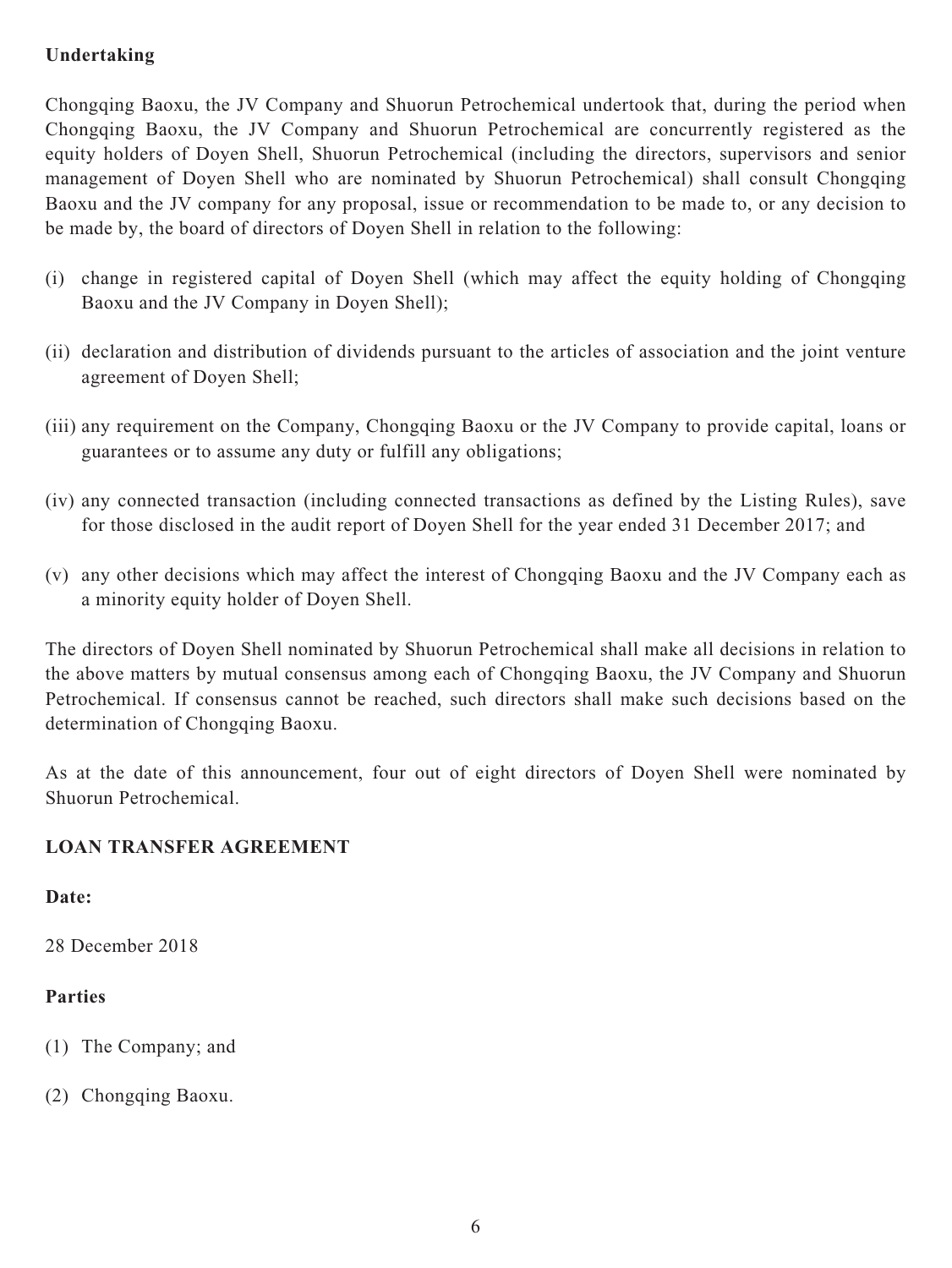As at the date of this announcement, Chongqing Baoxu was a non-wholly owned subsidiary of the Company, of which 70% of its equity interest is held by the Company.

## **Transfer of loans**

The Company and Chongqing Baoxu agreed that, upon Completion, all loans owed by the Borrower to the Company (i.e. the Doyen Loan and the Doyen 2nd Loan) shall be owed by Chongqing Baoxu to the Company (the "**Transferred Loans**").

Upon the receipt of any payment by the Chongqing Baoxu pursuant to the Repurchase or any repayment of the Loans, Chongqing Baoxu shall repay part of such payment to the Company at the proportion equivalent to the aggregate outstanding amount of the Transferred Loans to that of the Baoxu Loan, the Doyen Loan and the Doyen 2nd Loan as at the Reference Date (i.e. approximately 74.4%).

#### **Termination**

The Loan Transfer Agreement shall be automatically terminated in the event of the termination of the Equity Interest Transfer Agreement.

#### **INFORMATION OF DOYEN SHELL**

Doyen Shell is a Sino-foreign joint venture company established in the PRC with limited liability. It is principally engaged in the construction, transformation, operation and management of gas stations in the Chongqing Province, the PRC; and the supply of gasoline, diesel and lubricating oils for motor vehicles and the provision of vehicle maintenance.

As at the date of this announcement, Doyen Shell was owned as to approximately 51.00% by Shuorun Petrochemical, approximately 34.58% by Shell (China) Company Limited\* (殼牌 (中國) 有限公司) and approximately 14.42% by Shell China Holding Private Company Limited\* (殼牌中國控股私有有限公 司).

Set out below is the audited financial information of Doyen Shell for the two years ended 31 December 2017 prepared in accordance with the accounting standards of the PRC:

|                   |               | For the year ended 31 December |  |
|-------------------|---------------|--------------------------------|--|
|                   | 2016          | 2017                           |  |
|                   | (RMB million) | (RMB million)                  |  |
| Profit before tax | 188.9         | 207.0                          |  |
| Profit after tax  | 142.4         | 155.0                          |  |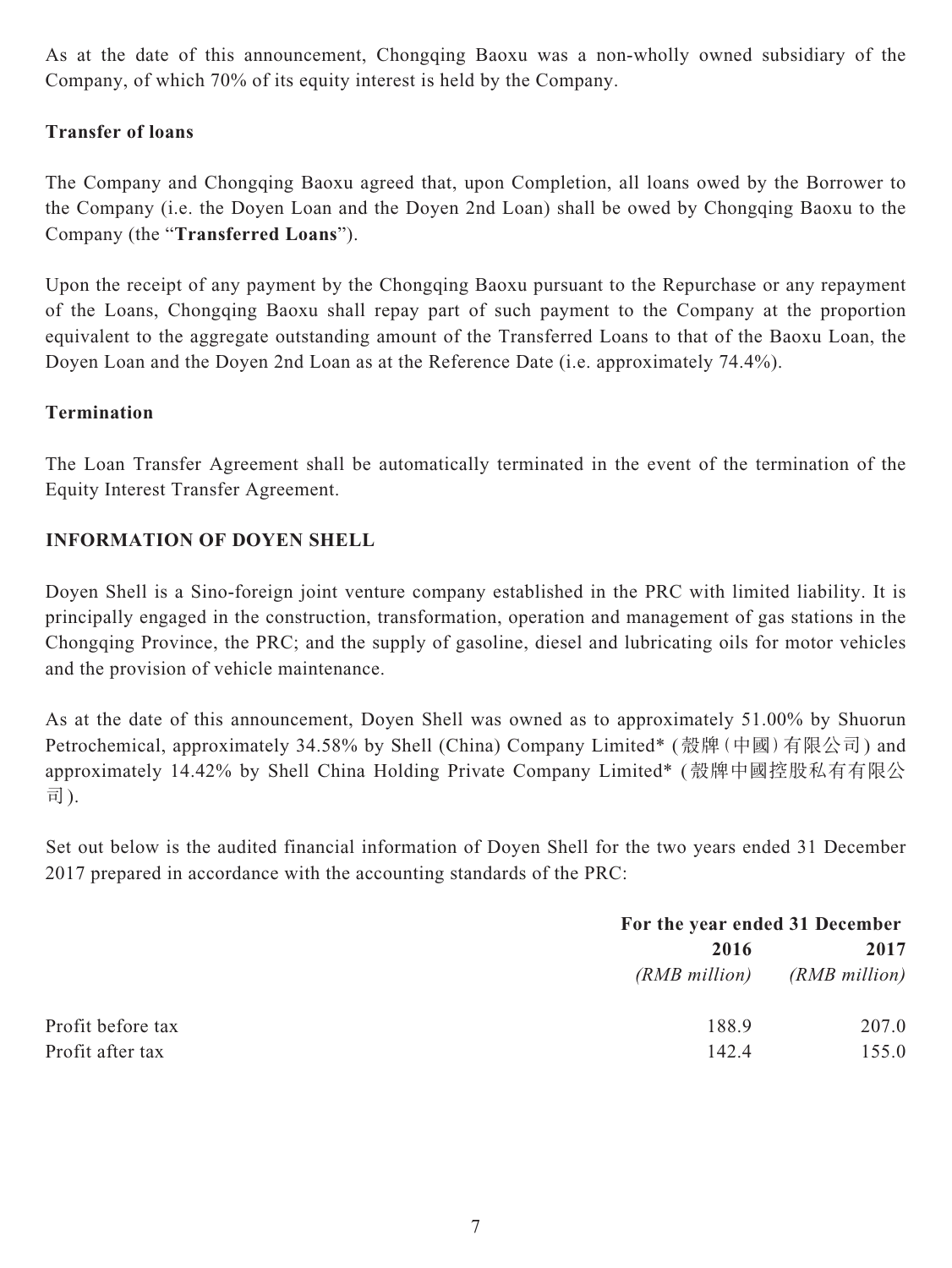The unaudited total asset value and net asset value of Doyen Shell as at 31 August 2018 were approximately RMB904.3 million and RMB754.4 million respectively.

To the best of the Directors' knowledge, information and belief having made all reasonable enquiry, Doyen Shell was established by Shuorun Petrochemical and there is no original acquisition cost of the Equity Interest to Shuorun Petrochemical.

## **INFORMATION OF THE GROUP, CHONGQING BAOXU AND THE JV COMPANY**

The Group is principally engaged in investment property holding, provision of loan financing and investment holding.

Chongqing Baoxu is principally engaged in corporate management consultation and property management. As at the date of this announcement, Chongqing Baoxu was indirectly owned by the Company as to 70%.

The JV Company is principally engaged in the provision of loan financing and leasing business. As at the date of this announcement, JV Company was indirectly owned by the Company as to approximately 77.58%.

## **INFORMATION OF THE BORROWER AND SHUORUN PETROCHEMICAL**

To the best of the knowledge, information and belief of the Directors, the Borrower is a limited liability company established in the PRC. As at the date of this announcement, the equity interest of the Borrower is owned by Mr. Lo as to approximately 77.78% and Ms. Chiu Kit Hung as to approximately 22.22%. The Borrower is principally engaged in the investment business, business related to construction and the provision of corporate management consultation services.

To the best of the knowledge, information and belief of the Directors, Shuorun Petrochemical is a limited liability company established in the PRC. As at the date of this announcement, Shuorun Petrochemical is indirectly non-wholly-owned by the Borrower. Shuorun Petrochemical is principally engaged in the sale of chemical products, construction materials, decoration materials, lubricating oils, metals and electric appliances.

#### **REASONS FOR THE TRANSFER AND THE REPURCHASE**

Since January 2018, the Company has not received the repayment of the principal amount of the Loans and the relevant interest. As notified by the Borrower, the Borrower proposed to undergo debt restructuring of the Borrower's group (the "**Proposed Debt Restructuring**"). Taking into account that (i) considerable time has elapsed since the default of the Loans; and (ii) the perceived uncertainty of the timeline and outcome of the Proposed Debt Restructuring, the Group and the Borrower intend to secure the repayment of the Loans through the Transfer where the Group could obtain the equity interest in Doyen Shell with value equivalent to the Outstanding Loan Amount as at the Reference Date.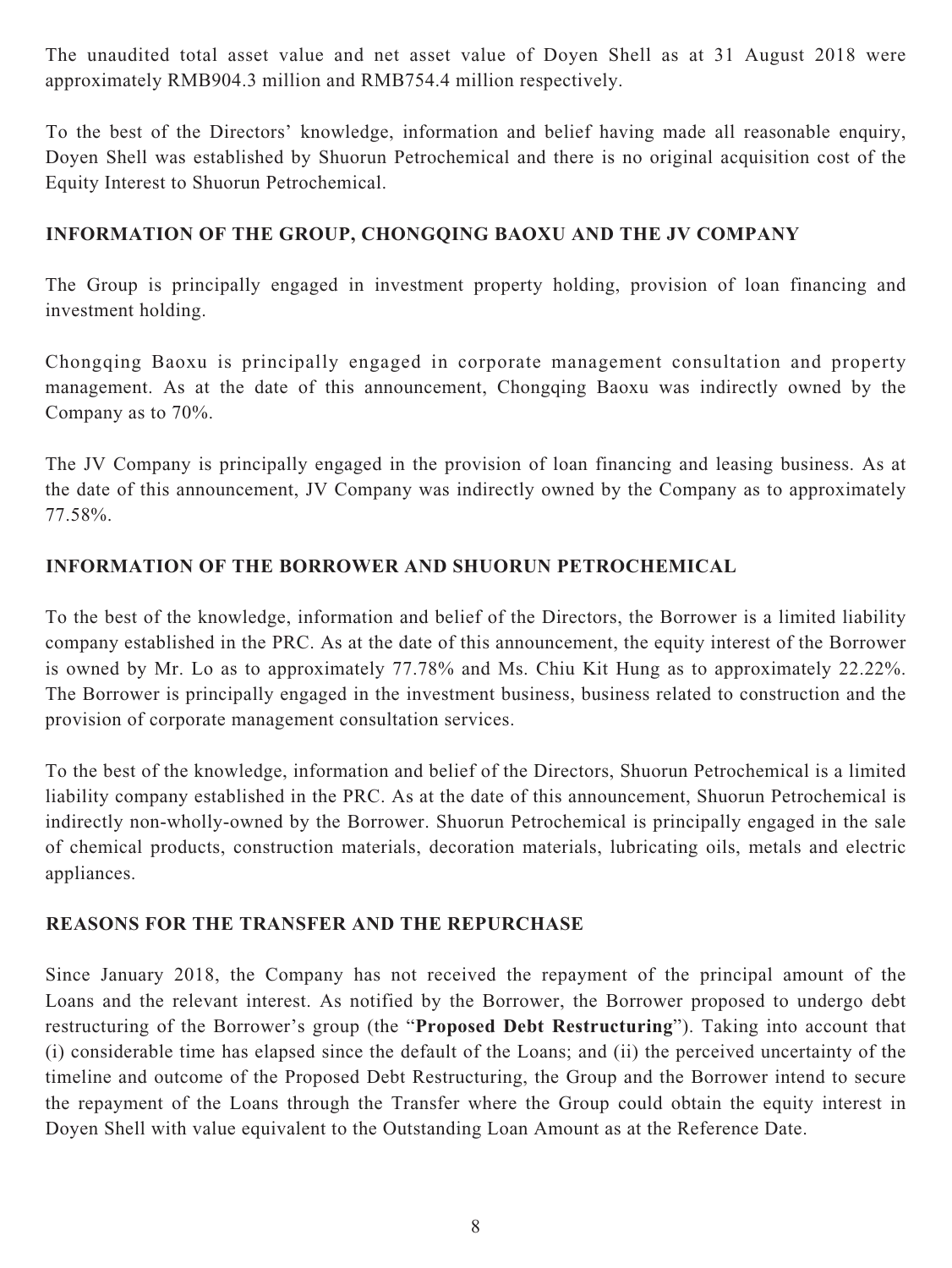Based on the market research conducted by the Company, the Directors estimate that the price earnings ratio of Doyen Shell is around 10 times. On the other hand, based on the audit reports of Doyen Shell for the three years ended 31 December 2017, the net profit (after tax) of Doyen Shell during the three years ended 31 December 2017 was approximately RMB50.5 million, RMB142.4 million and RMB155.0 million, respectively, representing an enduring increase net profit (after tax) over the past three years. Taking into account (i) the estimated price earnings ratio of Doyen Shell being around 10 times and the rapid growth of the Doyen Shell in the past three years; and (ii) the preliminary discussion with the independent valuer appointed by the Company, the Company expects the valuation of Doyen Shell will fall within the range of RMB3,500 million to RMB4,500 million and not be less than RMB1,200 million. As such, the Equity Interest is estimated to represent approximately 10-15% of the entire issued equity interest of Doyen Shell. According to the Equity Interest Transfer Agreement, one of the conditions precedent provides that the valuation of Doyen Shell shall not be less than RMB1,200,000,000. Assuming the valuation of Doyen Shell is at its minimum of RMB1,200,000,000, the Equity Interest will represent at the maximum of approximately 39.80% of the entire issued equity interest of Doyen Shell.

The Directors consider that, during the period when Chongqing Baoxu and the JV Company act as the minority equity holders of Doyen Shell, the interest of the Group can be protected through the Minority Equity Holder Protection Agreement regarding decisions to be made in respect of issues as stated in the Minority Equity Holder Protection Agreement. As such, the Directors consider that the Transfer can protect the interest of the Company and its Shareholders.

Regarding the Repurchase, as disclosed in the April Announcement and the July Announcement, China Huarong Asset Management Co., Ltd. Chongqing City Branch\* (中國華融資產管理股份有限公司重 慶市分公司) ("**Huarong**") has been engaged to commence the relevant process for the Proposed Debt Restructuring. As far as the Directors are aware, as at the date of this announcement, it is expected that, through the Proposed Debt Restructuring, Shuorun Petrochemical will be provided with the requisite funds to effect the Repurchase through the Proposed Debt Restructuring. In case where the Equity Interest is being repurchased by Shuorun Petrochemical on or before 31 December 2019, the Group will then receive a sum of payment equivalent to the outstanding principal and interest of the Loans.

Despite the fact that the Company is uncertain as to whether and when the Proposed Debt Restructuring will complete, the Directors believe that the Borrower will eventually be provided with the requisite funds to proceed with the Repurchase as Doyen Shell is considered to be one of the more valuable and profitable company within the Borrower's group and, therefore, obtaining control over Doyen Shell is one of the priorities of the relevant parties of the Debt Restructuring.

The Group has no intention to be engaged in petrochemical business. The purpose of the Transfer is solely to secure the repayment of the Loans. Upon completion, the Group does not intend to nominate directors of Doyen Shell. As such, the Group will remain as a passive investor of Doyen Shell. In the event where, in breach of the Equity Interest Transfer Agreement on the part of the Borrower and Shuorun Petrochemical, the Repurchase does not take place by 31 December 2019, the Group will consider disposing of the Equity Interest for cash, or retain the Equity Interest as investment only in case where a search for potential purchaser of the Equity Interest is unsuccessful.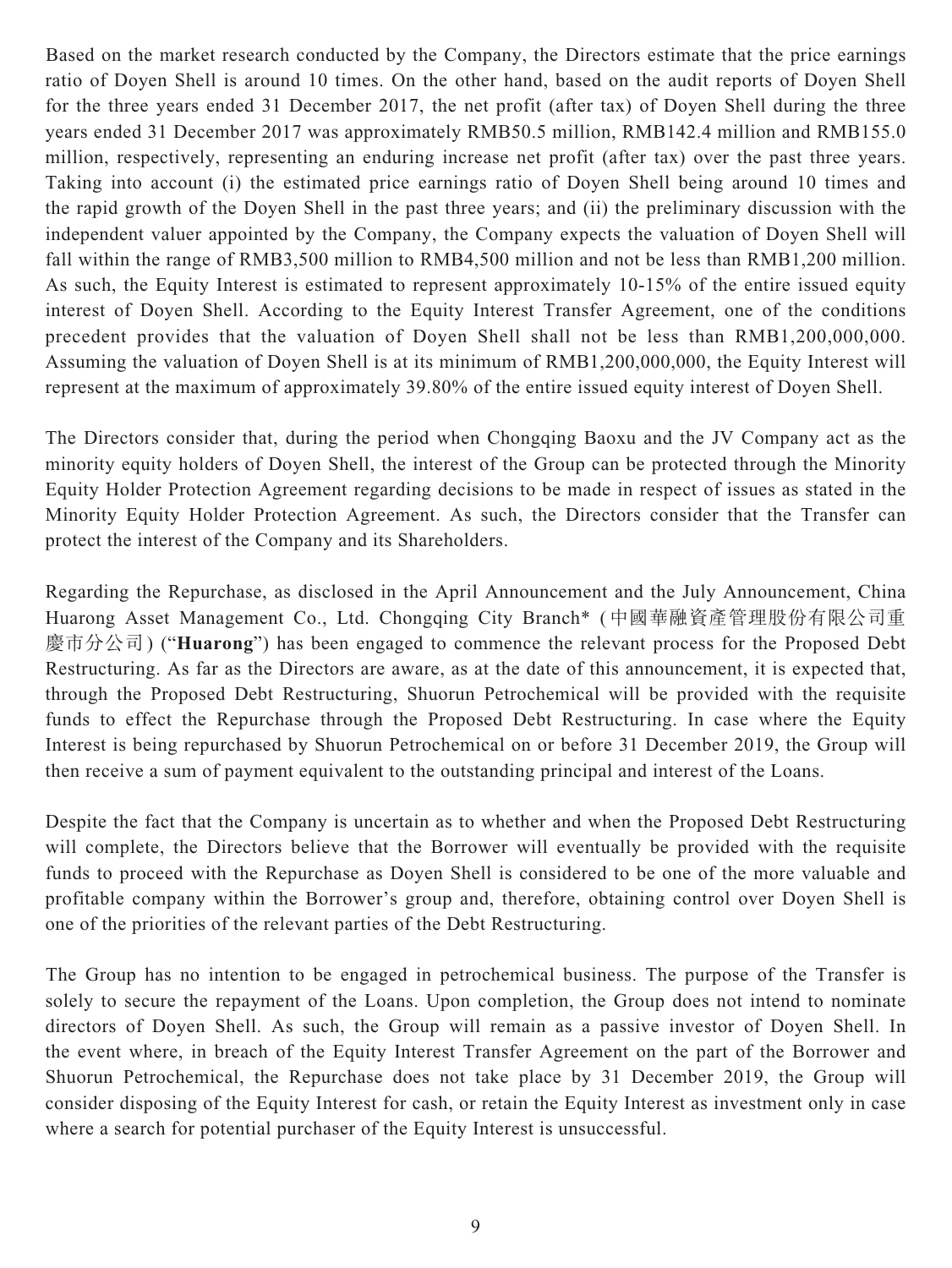Having considered the above, the Directors consider that the terms of the Equity Interest Transfer Agreement are fair and reasonable and on normal commercial terms and in the interest of the Company and the Shareholders as a whole.

#### **FINANCIAL EFFECT OF THE TRANSFER**

Since the Equity Interest to be transferred under the Equity Interest Transfer Agreement will be repurchased at the Repurchase Price and any dividend distributed by Doyen Shell to the Group will be deducted from the Repurchase Price, under Hong Kong Financial Reporting Standards (HKFRS), the Equity Interest shall continue to be treated as an equity interest of Shuorun Petrochemical from an accounting perspective. This is because Shuorun Petrochemical substantially retains all the risks and rewards of ownership of the relevant shares. As such, upon completion of the Transfer, the Group will not recognise the Equity Interest and will continue to recognise the loan to the Borrower as financial assets at amortised cost (under HKFRS 9).

## **INTENDED USE OF THE REPURCHASE PRICE**

The Group intends to apply the entire amount of the Repurchase Price as general working capital of the Group.

# **FINANCIAL EFFECT OF THE REPURCHASE**

As stated in the paragraph headed "The Equity Interest Transfer Agreement – The Repurchase" above, as the Repurchase Price represents the Transfer Price, adjusted by the notional interest payable to the Group for the period from the Reference Date to the date of payment of the Repurchase Price, the dividend declared and distributed by Doyen Shell to Chongqing Baoxu and the JV Company and the relevant cost of the Repurchase incurred by the Group, it is expected that the Group will record no significant gain or loss on the disposal of the Equity Interest upon the Repurchase.

If the Repurchase does not take place on or before 31 December 2019 in breach of the Equity Interest Transfer Agreement, the accounting treatment of the Equity Interest will largely depend on the managerial intention and the actions to be taken by the Group. It is foreseen that the Company may either (1) request Shuorun Petrochemical to continue to fulfill the obligation of the Repurchase and to bear the responsibilities for the default; or (2) dispose of the Equity Interest to recover the amount of the loan receivable, with the relevant accounting treatment set out as follows:

# **(1) request Shuorun Petrochemical to continue to fulfill the obligation of the Repurchase and to bear the responsibilities for the default**

If the Repurchase Price is not paid on or before 31 December 2019, the loan to the Borrower will continue to be treated as financial assets at amortised cost of the Group. The Group will then need to consider the value of the Equity Interest in assessing whether there will be any impairment loss on the loan receivable.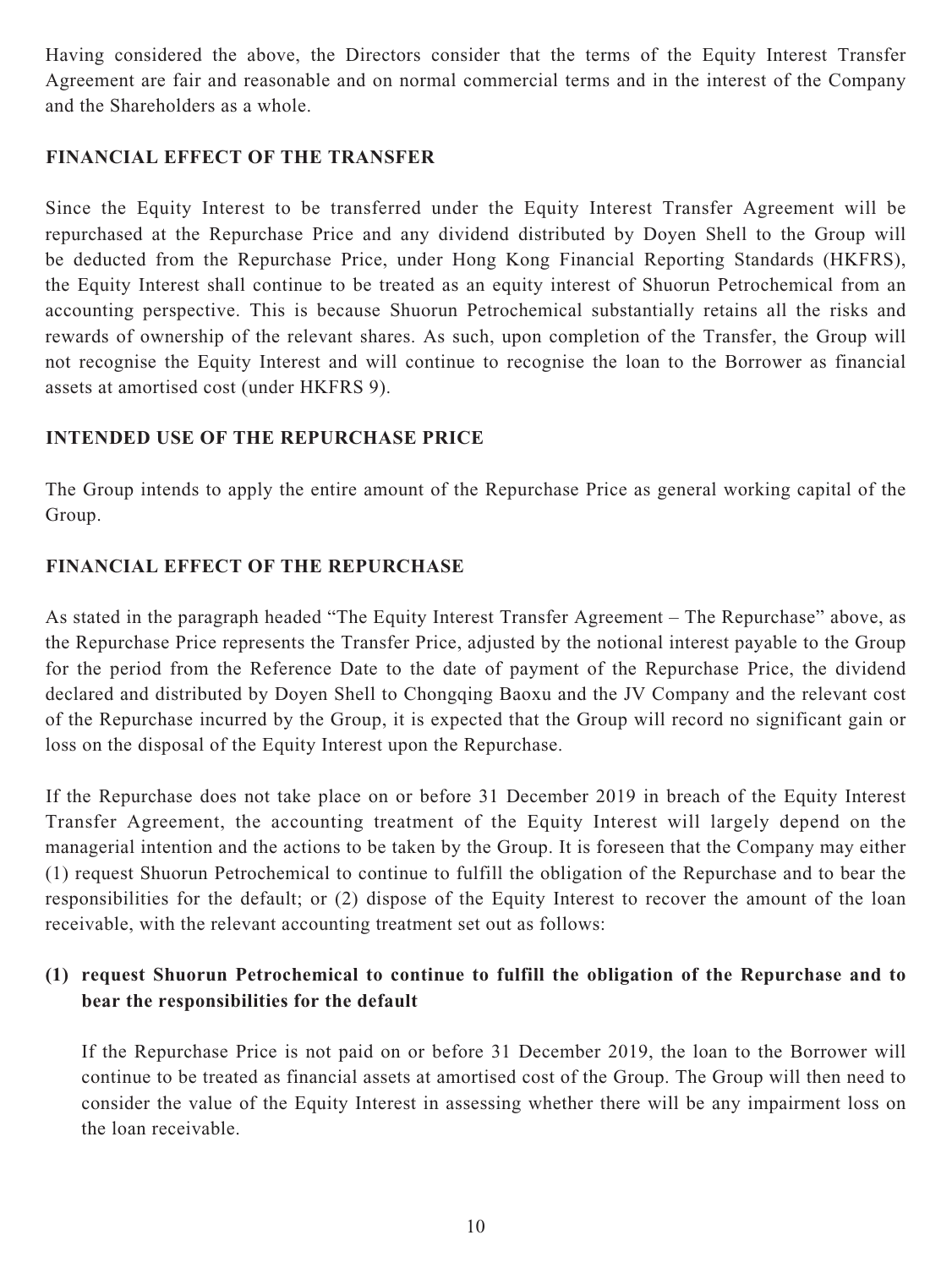#### **(2) dispose of the Equity Interest to recover the amount of the loan receivable**

The Equity Interest would likely be treated as either a financial asset at fair value through profit or loss or as an associate under the relevant accounting principle. If the Group is considered to have significant influence over Doyen Shell, the Equity Interest will be accounted for as an associate of the Group. On the other hand, if the Group does not have significant influence, the Equity Interest will be accounted for as a financial asset at fair value through profit or loss.

#### **LISTING RULES IMPLICATIONS**

As one or more of the applicable percentage ratio(s) under Rule 14.07 of the Listing Rules in respect of the Transfer contemplated under the Equity Interest Transfer Agreement exceed(s) 100%, the acquisition of equity interest in Doyen Shell pursuant to the Transfer contemplated under the Equity Interest Transfer Agreement constitutes a very substantial acquisition for the Company under Chapter 14 of the Listing Rules and is therefore subject to the approval by the Shareholders at the EGM.

As one or more of the applicable percentage ratio(s) under Rule 14.07 of the Listing Rules in respect of the Repurchase contemplated under the Equity Interest Transfer Agreement exceed(s) 75%, the disposal of equity interest in Doyen Shell pursuant to the Repurchase contemplated under the Equity Interest Transfer Agreement constitutes a very substantial disposal for the Company under Chapter 14 of the Listing Rules and is therefore subject to the approval by the Shareholders at the EGM.

As at the date of this announcement, Mr. Lo and his associates are beneficially interested in an aggregate of 785,373,018 Shares, representing approximately 61.64% of the entire issued share capital of the Company. As such, Mr. Lo shall abstain from voting on the proposed resolutions to approve the transactions contemplated under the Equity Interest Transfer Agreement at the EGM.

As at the date of this announcement, (i) approximately 77.78% and 22.22% of the equity interest of the Borrower is owned by Mr. Lo and his spouse, Ms. Chiu, respectively; and (ii) Shuorun Petrochemical is an indirect non-wholly-owned subsidiary of the Borrower. Given that Mr. Lo is an executive Director, Chairman and the Controlling Shareholder, each of the Borrower and Shuorun Petrochemical is a connected person of the Company under Chapter 14A of the Listing Rules. Accordingly, the transactions contemplated under the Equity Interest Transfer Agreement constitute connected transactions for the Company, and are subject to the announcement, reporting and Independent Shareholders' approval requirements under Chapter 14A of the Listing Rules.

# **ESTABLISHMENT OF THE INDEPENDENT BOARD COMMITTEE**

The Company has established the Independent Board Committee to advise the Independent Shareholders in connection with the Equity Interest Transfer Agreement and the transactions contemplated thereunder. An independent financial adviser will be appointed by the Company to advise the Independent Board Committee and the Independent Shareholders in connection with the Equity Interest Transfer Agreement and the transactions contemplated thereunder.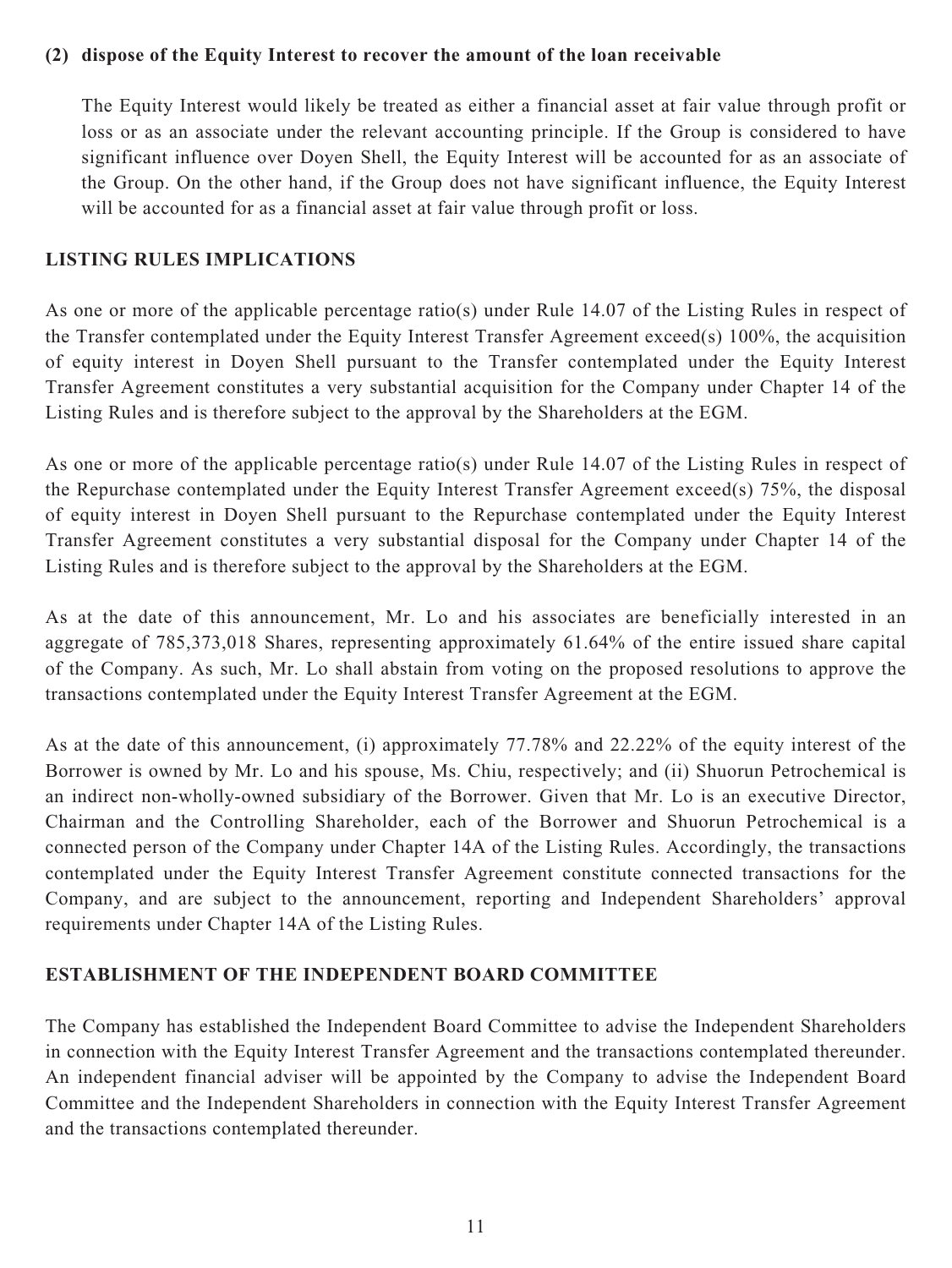#### **GENERAL**

A circular containing, among other matters, (i) further details of the Agreements and the transactions contemplated thereunder; (ii) a letter from the Independent Board Committee, (iii) a letter of advice from the independent financial adviser to the Independent Board Committee and the Independent Shareholders in relation to the Equity Interest Transfer Agreement and the transactions contemplated thereunder; (iv) financial information of Doyen Shell; and (v) a notice of the EGM, is expected to be despatched to the Shareholders on or before 28 February 2019 in order to allow sufficient time for the Company to prepare for the information to be included in the circular.

**As Completion is conditional upon the fulfillment of the conditions precedent set out in the Equity Interest Transfer Agreement, and is conditional upon, among other things, the Company being satisfied with the results of the due diligence review and the obtaining of the Shareholders' approval for the Equity Interest Transfer Agreement and the transactions completed thereunder, the transactions contemplated under the Equity Interest Transfer Agreement may or may not proceed. Shareholders and potential investors should exercise caution when dealing in the Shares or other securities of the Company.**

## **DEFINITION**

In this announcement, unless the context otherwise requires, the following expressions shall have the following respective meanings:

| "Agreements"           | collectively, (i) the Equity Interest Transfer Agreement; (ii) the Loan<br>Transfer Agreement; and (iii) the Minority Equity Holder Protection<br>Agreement                                                                                                                                                                         |
|------------------------|-------------------------------------------------------------------------------------------------------------------------------------------------------------------------------------------------------------------------------------------------------------------------------------------------------------------------------------|
| "Baoxu Loan"           | a term loan in the principal amount of RMB80 million (equivalent to<br>approximately HK\$90.4 million) granted by Chongqing Baoxu to the<br>Borrower pursuant to the terms of the Baoxu Loan Agreement                                                                                                                              |
| "Baoxu Loan Agreement" | a loan agreement dated 8 November 2016 and entered into between<br>Chongqing Baoxu and the Borrower                                                                                                                                                                                                                                 |
| "Board"                | the board of Directors                                                                                                                                                                                                                                                                                                              |
| "Borrower"             | 重慶東銀控股集團有限公司 (Chongqing Doyen Holdings Group Co.,<br>Ltd.*), a company established with limited liability under the laws of<br>the PRC                                                                                                                                                                                              |
| "Chongqing Baoxu"      | 重慶寶旭商業管理有限公司 (Chongqing Baoxu Commercial Property<br>Management Limited*), a company established in the PRC with limited<br>liability, the holding company of Dong Dong Mall and a non-wholly<br>owned subsidiary of the Company as at the date of this announcement,<br>of which 70% of its equity interest is held by the Company |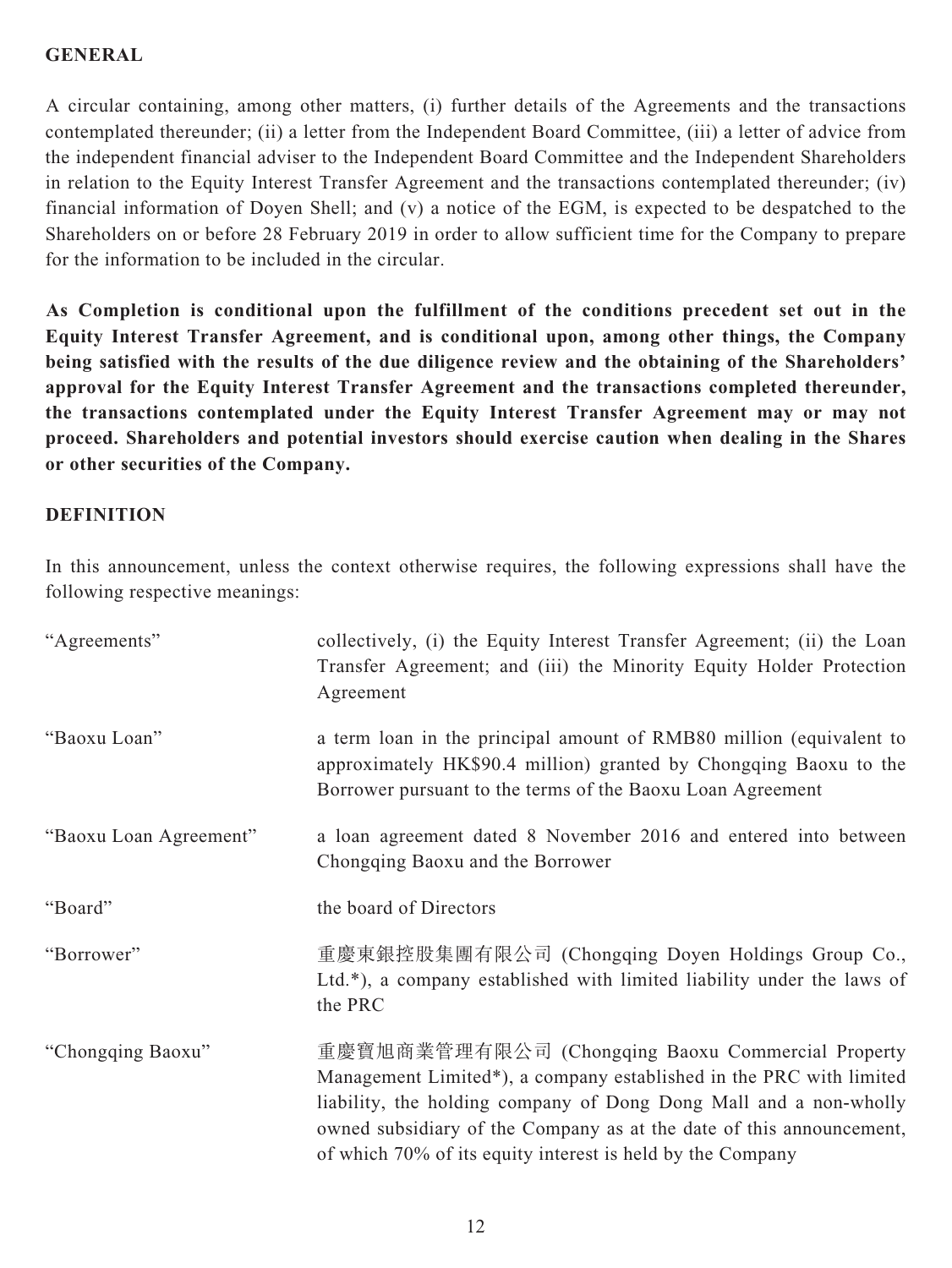| "Company"                               | Doyen International Holdings Limited, a company incorporated in Hong<br>Kong with limited liability, the shares of which are listed on the Main<br>Board of the Stock Exchange (stock code: 668)                                                                                                                                                    |
|-----------------------------------------|-----------------------------------------------------------------------------------------------------------------------------------------------------------------------------------------------------------------------------------------------------------------------------------------------------------------------------------------------------|
| "Completion"                            | the completion of the Transfer pursuant to the terms of the Equity<br><b>Interest Transfer Agreement</b>                                                                                                                                                                                                                                            |
| "Controlling Shareholder(s)"            | controlling shareholder(s) (which has the meaning ascribed to it under<br>the Listing Rules) of the Company                                                                                                                                                                                                                                         |
| "Director(s)"                           | the director(s) of the Company                                                                                                                                                                                                                                                                                                                      |
| "Doyen 2nd Loan"                        | a term loan in the principal amount of RMB150 million (equivalent<br>to approximately HK\$169.5 million) granted by the Company to the<br>Borrower pursuant to the terms of the Doyen 2nd Loan Agreement                                                                                                                                            |
| "Doyen 2nd Loan Agreement"              | a loan agreement dated 6 March 2017 and entered into between the<br>Company and the Borrower                                                                                                                                                                                                                                                        |
| "Doyen Loan"                            | a term loan in the principal amount of RMB80 million (equivalent<br>to approximately HK\$90.4 million) granted by the Company to the<br>Borrower pursuant to the terms of the Doyen Loan Agreement                                                                                                                                                  |
| "Doyen Loan Agreement"                  | a loan agreement dated 8 November 2016 and entered into between the<br>Company and the Borrower                                                                                                                                                                                                                                                     |
| "Doyen Shell"                           | 重慶東銀殼牌石化有限公司 (Chongqing Doyen Shell Petrochemical<br>Co., Ltd*), a company established with limited liability under the laws<br>of the PRC and indirectly owned by the Borrower through Shuorun<br>Petrochemical as to 51%                                                                                                                          |
| "EGM"                                   | the extraordinary general meeting of the Company to be convened<br>for the purpose of considering, and if thought fit, approving the<br>Equity Interest Transfer Agreement and the transactions contemplated<br>thereunder                                                                                                                          |
| "Equity Interest"                       | the equity interest in Doyen Shell, being pledged to Chongqing<br>Baoxu and the JV Company as at the date of this announcement, to<br>be transferred to Chongqing Baoxu and the JV Company pursuant to<br>the Equity Interest Transfer Agreement, the value of which shall be<br>equivalent to the Outstanding Loan Amount as at the Reference Date |
| "Equity Interest Transfer<br>Agreement" | the agreement dated 27 December 2018 and entered into between the<br>Company, Chongqing Baoxu, the JV Company, the Borrower and<br>Shuorun Petrochemical in relation to the Transfer                                                                                                                                                                |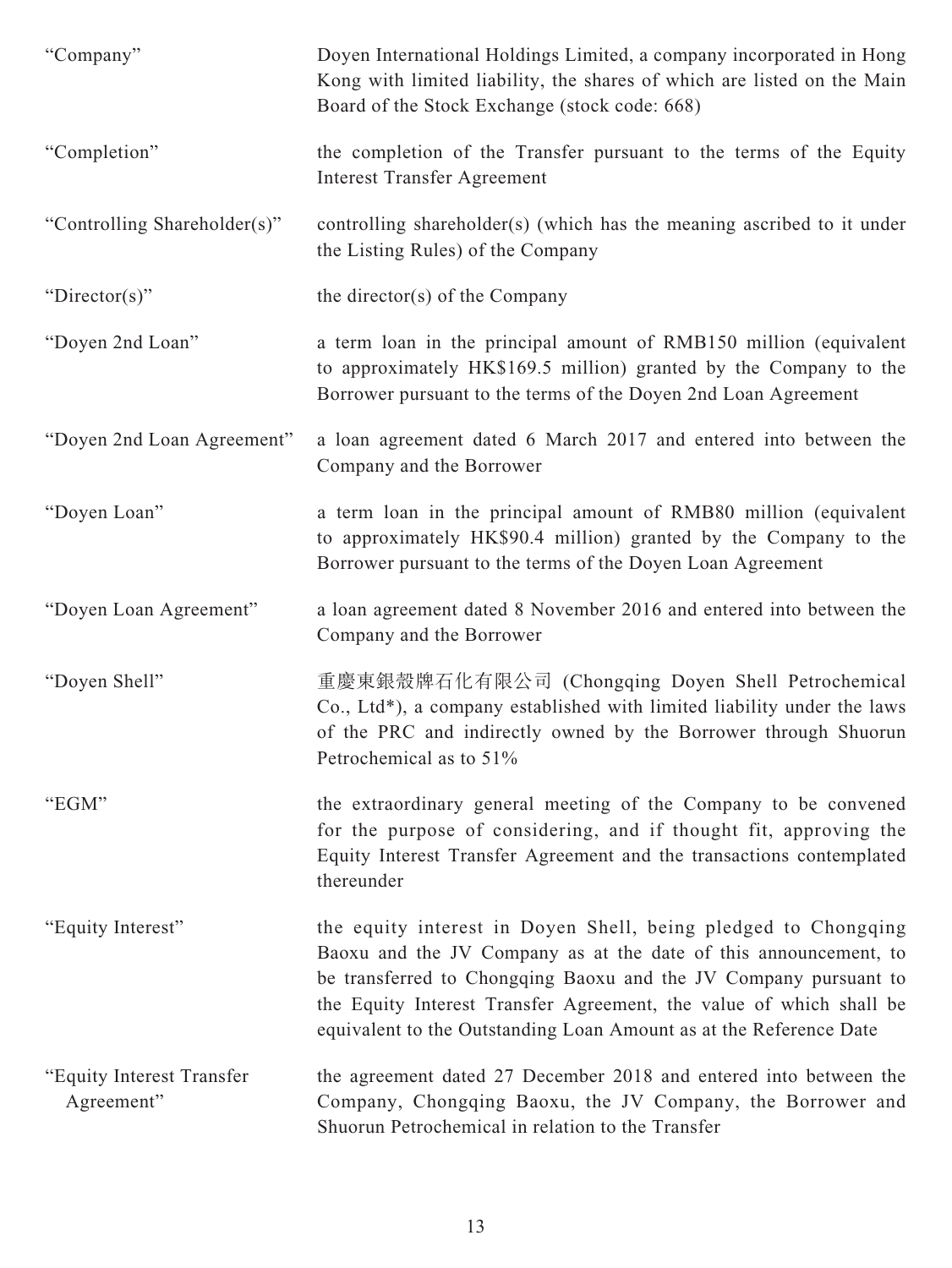| "Group"                                           | the Company and its subsidiaries                                                                                                                                                                                                                                                                                                                                                                                                                                                                                                                                                       |
|---------------------------------------------------|----------------------------------------------------------------------------------------------------------------------------------------------------------------------------------------------------------------------------------------------------------------------------------------------------------------------------------------------------------------------------------------------------------------------------------------------------------------------------------------------------------------------------------------------------------------------------------------|
| "HK\$"                                            | Hong Kong dollars, the lawful currency of Hong Kong                                                                                                                                                                                                                                                                                                                                                                                                                                                                                                                                    |
| "Hong Kong"                                       | the Hong Kong Special Administrative Region of the PRC                                                                                                                                                                                                                                                                                                                                                                                                                                                                                                                                 |
| "Independent Board<br>Committee"                  | the independent board committee of the Company whose members<br>comprises all the independent non-executive Directors to advise the<br>Independent Shareholders on the terms of the Equity Interest Transfer<br>Agreement and the transactions contemplated thereunder                                                                                                                                                                                                                                                                                                                 |
| "Independent Shareholder(s)"                      | Shareholder(s) other than Mr. Lo, Ms. Chiu and their respective<br>associates                                                                                                                                                                                                                                                                                                                                                                                                                                                                                                          |
| "JV Company"                                      | 東葵融資租賃(上海)有限公司 (Dongkui Financial Leasing (Shanghai)<br>Co. Ltd.*), a sino-foreign joint venture enterprise established under the<br>laws of the PRC, of which 77.58% of its equity interest is held by the<br>Company                                                                                                                                                                                                                                                                                                                                                                 |
| "JV Loan"                                         | a term loan in the principal amount of RMB110 million (equivalent to<br>approximately HK\$124.3 million) granted by the JV Company to the<br>Borrower pursuant to the terms of the JV Loan Agreement                                                                                                                                                                                                                                                                                                                                                                                   |
| "JV Loan Agreement"                               | a loan agreement dated 11 November 2016 entered into between the JV<br>Company and the Borrower                                                                                                                                                                                                                                                                                                                                                                                                                                                                                        |
| "Listing Rules"                                   | the Rules Governing the Listing of Securities on the Stock Exchange                                                                                                                                                                                                                                                                                                                                                                                                                                                                                                                    |
| "Loans"                                           | collectively the Doyen Loan, the Baoxu Loan, the JV Loan and the<br>Doyen 2nd Loan                                                                                                                                                                                                                                                                                                                                                                                                                                                                                                     |
| "Loan Transfer Agreement"                         | the agreement dated 28 December 2018 and entered into between<br>the Company and Chongqing Baoxu pursuant to which, upon the<br>Completion, the Doyen Loan and the Doyen 2nd Loan shall be owed by<br>Chongqing Baoxu to the Company                                                                                                                                                                                                                                                                                                                                                   |
| "Minority Equity Holder"<br>Protection Agreement" | the agreement dated 28 December 2018 and entered into between<br>Chongqing Baoxu, the JV Company and Shuorun Petrochemical<br>pursuant to which, during the period when Chongqing Baoxu, the<br>JV Company and Shuorun Petrochemical are the equity holders of<br>Doyen Shell, in relation to proposals or resolutions which may affect<br>the interest of minority equity holders of Doyen Shell, the directors<br>of Doyen Shell as appointed by Shuorun Petrochemical shall act in<br>accordance with the consensus of Chongqing Baoxu, the JV Company<br>and Shuorun Petrochemical |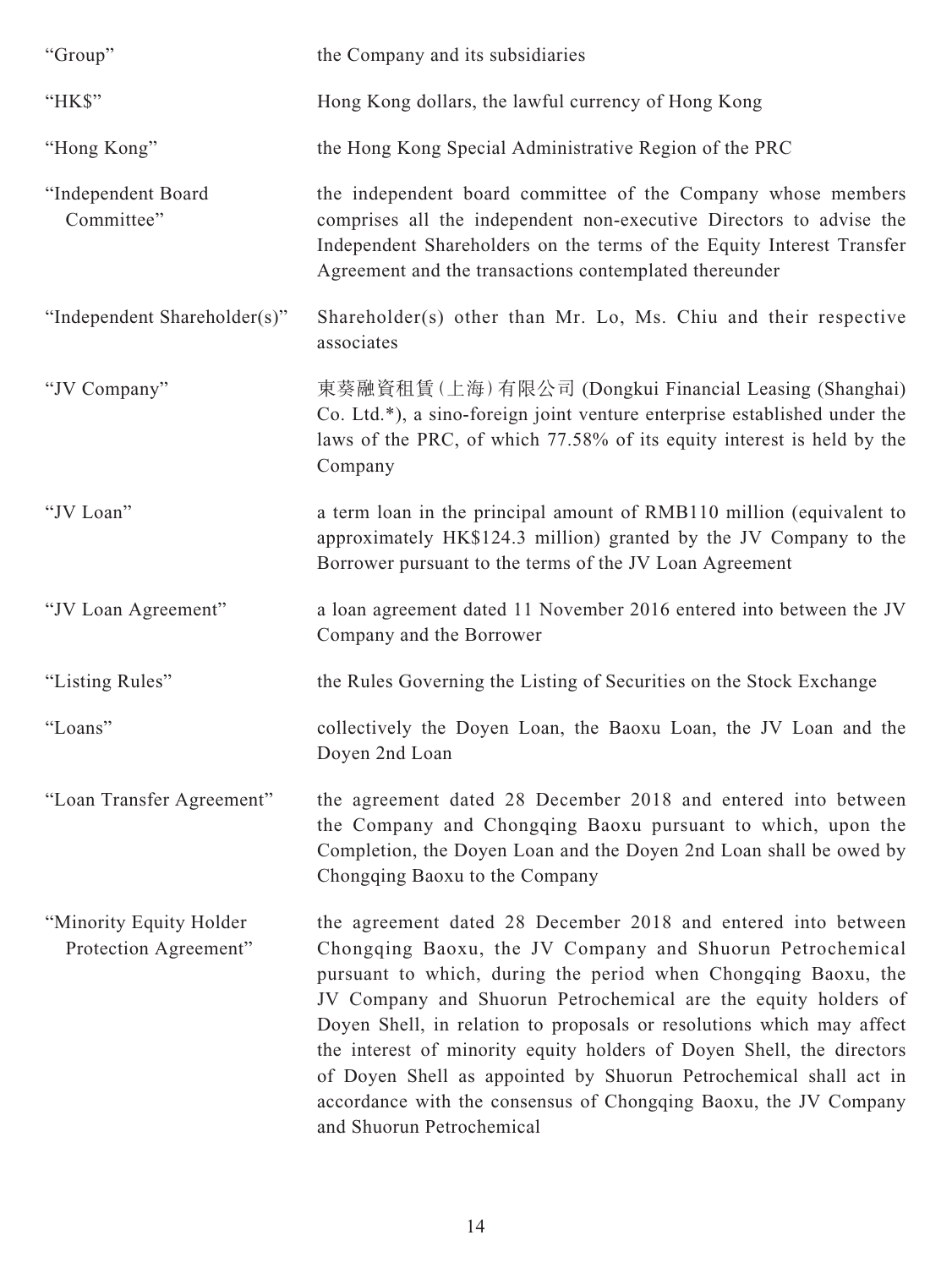| "Mr. Lo"                  | Mr. Lo Siu Yu, the spouse of Ms. Chiu, an executive Director, the<br>chairman of the Company and the Controlling Shareholder                                                                                                                                                                                                                                                                                                                                                                                                                                                                                                                                                   |
|---------------------------|--------------------------------------------------------------------------------------------------------------------------------------------------------------------------------------------------------------------------------------------------------------------------------------------------------------------------------------------------------------------------------------------------------------------------------------------------------------------------------------------------------------------------------------------------------------------------------------------------------------------------------------------------------------------------------|
| "Ms. Chiu"                | Ms. Chiu Kit Hung, the spouse of Mr. Lo                                                                                                                                                                                                                                                                                                                                                                                                                                                                                                                                                                                                                                        |
| "Outstanding Loan Amount" | the aggregate outstanding amount of the Loans, including the relevant<br>principal, outstanding interests and the relevant cost incurred by the<br>Group in effecting the transactions pursuant to the Agreements                                                                                                                                                                                                                                                                                                                                                                                                                                                              |
| "PRC"                     | the People's Republic of China and for the purpose of this announcement,<br>excluding Hong Kong, the Macau Special Administrative Region of the<br>PRC and Taiwan                                                                                                                                                                                                                                                                                                                                                                                                                                                                                                              |
| "Reference Date"          | 31 October 2018                                                                                                                                                                                                                                                                                                                                                                                                                                                                                                                                                                                                                                                                |
| "Repurchase"              | the repurchase of the Equity Interest by Shuorun Petrochemical on<br>or before 31 December 2019 at the Repurchase Price pursuant to the<br><b>Equity Interest Transfer Agreement</b>                                                                                                                                                                                                                                                                                                                                                                                                                                                                                           |
| "Repurchase Price"        | a sum of payment equivalent to (i) the Transfer Price; (ii) an amount<br>representing a notional interest calculated at an interest rate of 15.5%<br>per annum for the period from the Reference Date to the date of<br>Completion; (iii) an amount representing a notional interest calculated<br>at an interest rate of 10.5% per annum for the period from the next<br>day following the date of Completion to the date of payment of the<br>Repurchase Price; and (iv) the relevant cost incurred by the Group<br>in relation to the Repurchase, less the aggregate amount of dividend<br>declared and distributed by Doyen Shell to Chongqing Baoxu and the<br>JV Company |
| "RMB"                     | Renminbi, the lawful currency of the PRC                                                                                                                                                                                                                                                                                                                                                                                                                                                                                                                                                                                                                                       |
| "Share(s)"                | ordinary share(s) of HK\$0.10 each in the share capital of the Company                                                                                                                                                                                                                                                                                                                                                                                                                                                                                                                                                                                                         |
| "Shareholder(s)"          | holder(s) of the Shares                                                                                                                                                                                                                                                                                                                                                                                                                                                                                                                                                                                                                                                        |
| "Shuorun Petrochemical"   | 重慶東銀碩潤石化集團有限公司 (Chongqing Doyen Shuorun<br>Petrochemical Group Limited*), a company established in the PRC and<br>an indirect non-wholly-owned subsidiary of the Borrower                                                                                                                                                                                                                                                                                                                                                                                                                                                                                                      |
| "Stock Exchange"          | The Stock Exchange of Hong Kong Limited                                                                                                                                                                                                                                                                                                                                                                                                                                                                                                                                                                                                                                        |